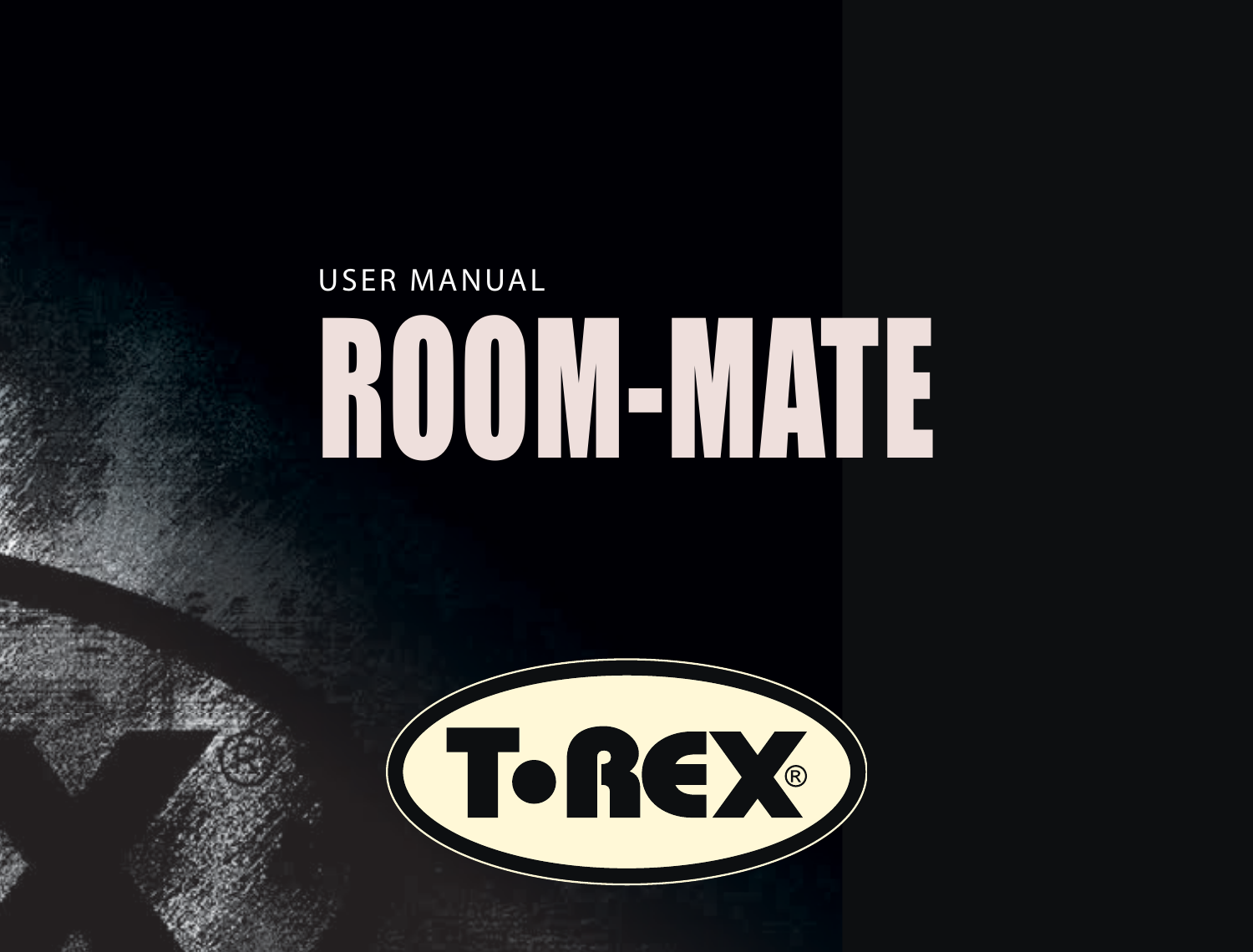

## **CONGRATULATIONS**

on your purchase of the new Room-Mate, the gold standard in tubedriven reverb for guitarists – now improved!

Room-Mate marries cutting-edge digital technology and superior analogue craftsmanship to deliver a superb vintage reverb sound.

In this second generation of Room-Mate, we've added expanded controls and a brilliant new spring reverb mode to our original reverb classic.

Turn the page for an overview of the controls.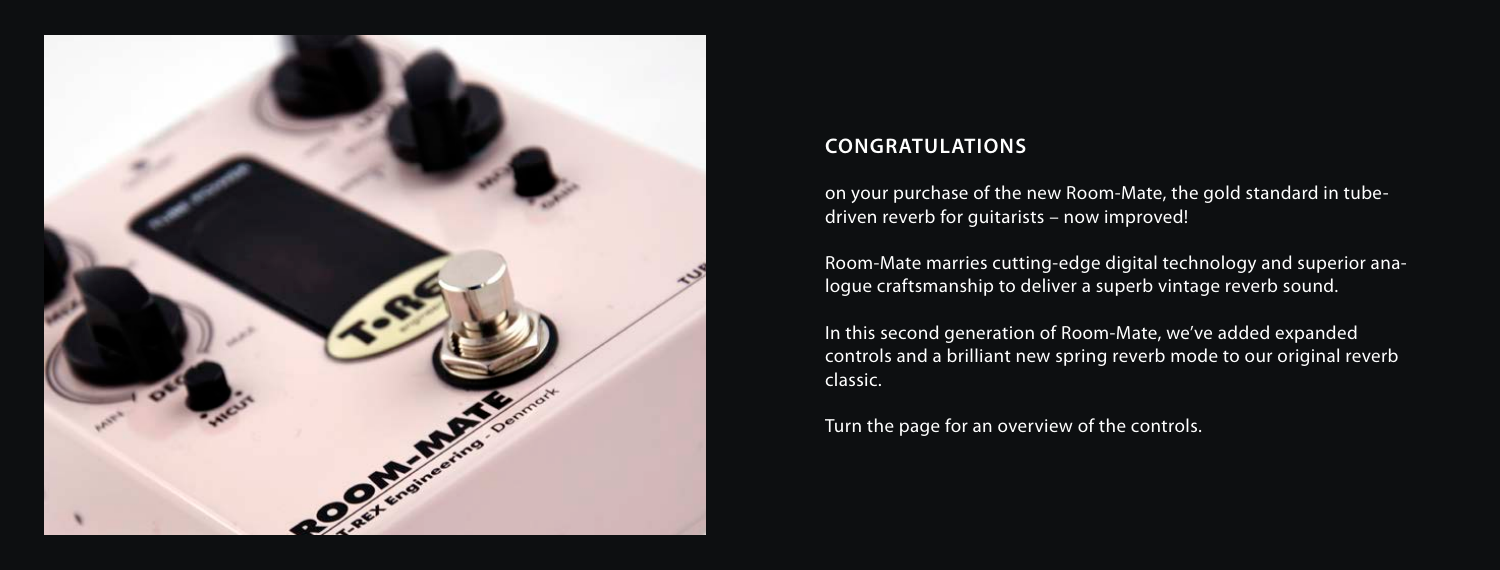# **ROOM-MATE CONTROLS**

**MODE** is where it all starts, and you can choose between the following 4 presets:

**SPRING** – a short spring reverb with low decay settings, a long spring reverb with high decay settings.

**ROOM** – classic room reverb for an adjustable touch of live vibe. **HALL** – gorgeous concert hall reverb you can adjust as you like. LFO – reverb embellished with chorus, perfect for acoustic quitar.

**DECAY** controls the length of your reverb trail. Keep it down for a more subtle, smaller-room effect. Turn it up to sound gigantic!

**MIX** controls the blend of clean signal and reverb.

**LEVEL** sets the overall volume of your signal out to your amp.

The **HICUT** knob lets you turn down the high end for a more vintage tone.

**GAIN** lets you turn down the signal coming into your Room-Mate. This is useful for eliminating input overload distortion when you position your Room-Mate at the end of a chain of effects or when you use it in an effects loop, where the signal from you amp is very loud.

The ON/OFF indicator light at the top centre of your Room-Mate changes colour from green to yellow/red when the input signal is too high.

| <b>TECHNICAL SPECIFICATIONS</b>         |                                                              |
|-----------------------------------------|--------------------------------------------------------------|
| Input Impedance@1KHz                    | Higher than 1M Ohm                                           |
| Output Impedance@1KHZ                   | Lower than 1K Ohm                                            |
| Power supply                            | 12V DC (T-Rex FuelTank)                                      |
| Minimum Power supply Voltage            | 10,8V DC                                                     |
| Maximum Power supply Voltage            | 12,5V DC                                                     |
| Current Draw @ 12V DC                   | 330 <sub>m</sub> A                                           |
| Maximum Input signal Vp/p               | Adjustable                                                   |
| <b>External connectors</b>              | Input Jack. Output Jack (R),<br>Output Jack (L), 12V DC jack |
| Controls                                | On/Off, Level, Mode, Mix, Decay,<br>High cut, Input Gain     |
| Pedal size incl. knobs (W x H x D)      | 100 x 55 x 120 mm / 3,9 x 2,2 x 4,7 inch                     |
| Weight<br>(excl. battery and packaging) | 0,380 kg / 13,4 oz                                           |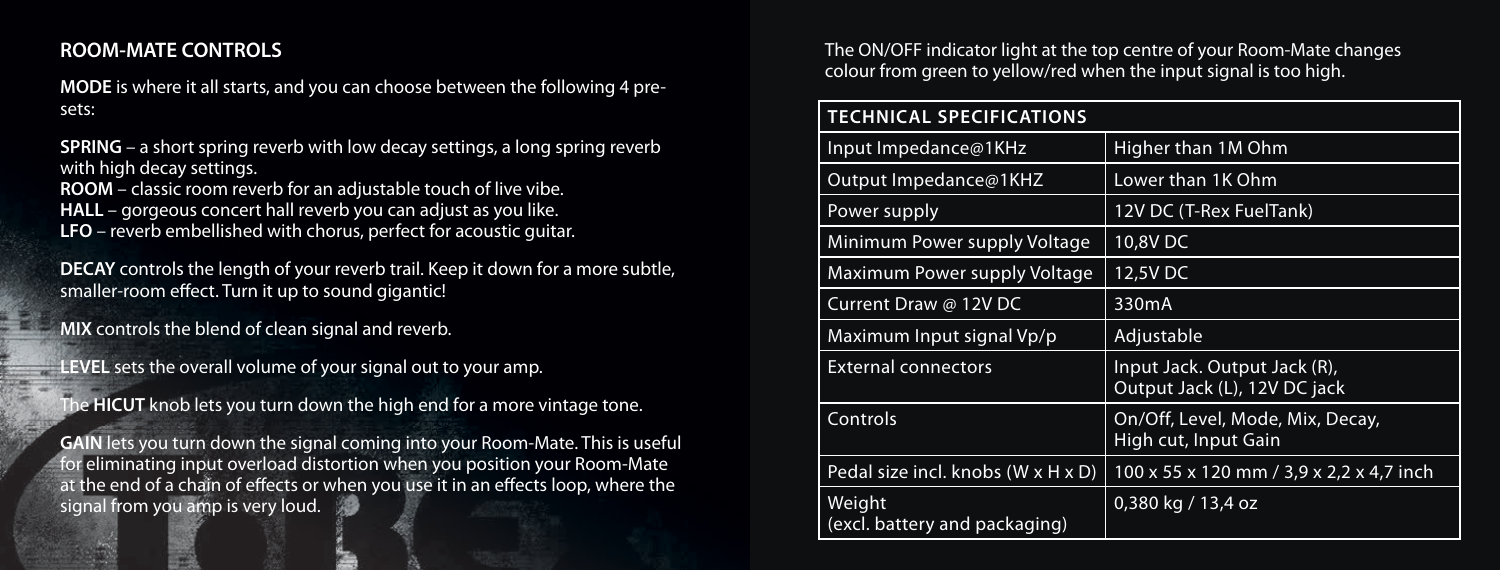## **T-REX WARRANTY CONDITIONS**

T-Rex offers a 2-year warranty on all our products. In the unlikely event of a malfunction, please contact our technical support at info@t-rex-effects.com before sending us the product for repair. When the product has been sent to us at sender's cost, we will repair or replace your product and send it back to you - free of charge and usually within 3 weeks (shipping not included). The product needs to be accompanied by a copy of your receipt, serial number, return address, phone number, e-mail address and a brief explanation of the problem. Please note that we cannot replace a product until we have received it here in Denmark.

The warranty is lost if the product has been damaged by alteration, misuse, accident, or neglect; or if the product has been repaired or serviced by persons not authorized by T-Rex. Read more about warranty conditions at **RoHS ROHS REACH** 

#### **ABOUT T-REX**

Based in Vejle, Denmark, T-Rex Engineering makes classic and signature effects pedals for the world's best musicians. Our approach blends hi-tech innovation with old-world craftsmanship – always in the service of killer tone.

### **EU REGULATIONS • ENVIRONMENT PROTECTION**

T-Rex accepts and follows the regulations and directives issued by the EU. We find these environment protecting regulations very good, and we are happy to follow them.